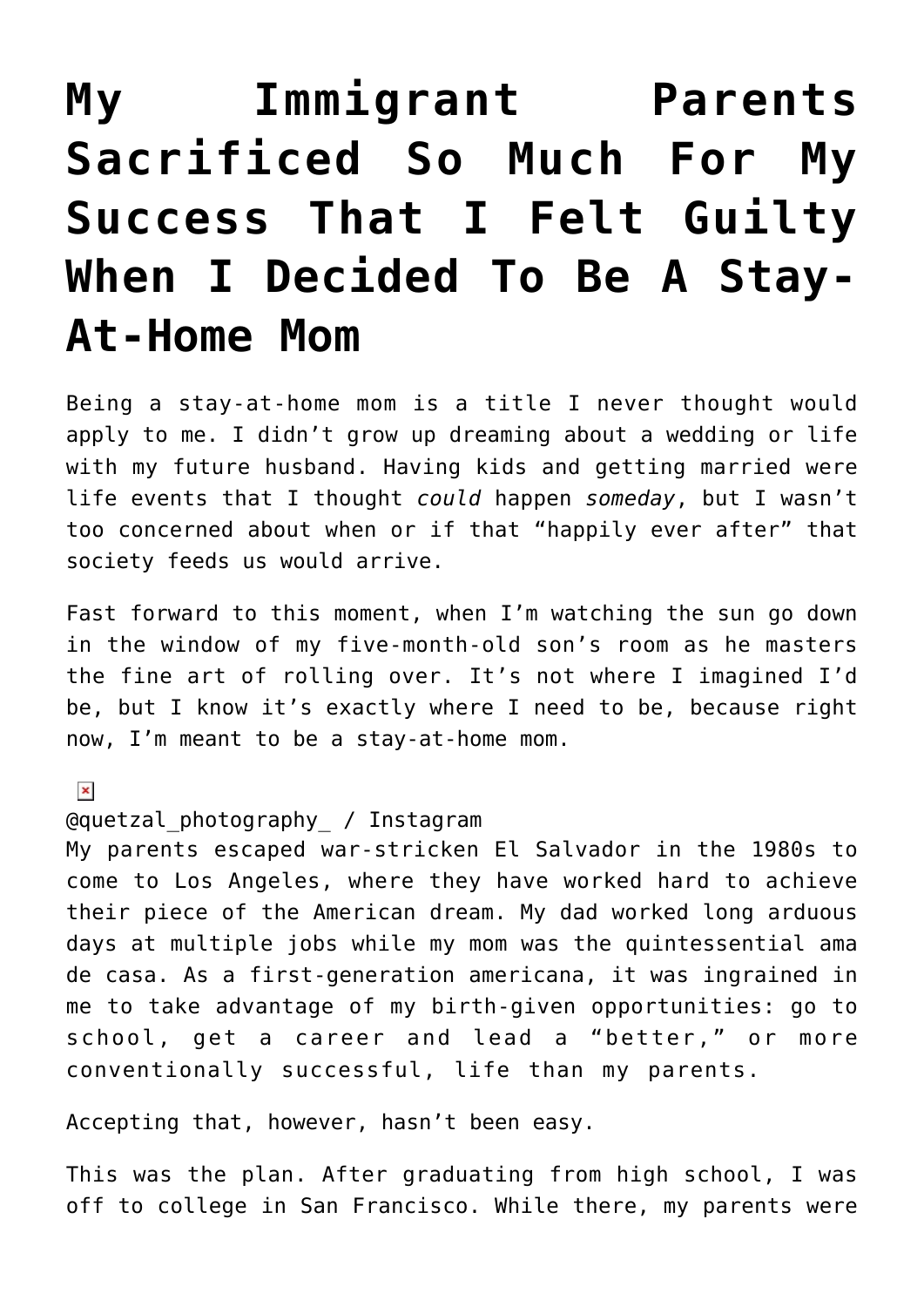still working hard to ensure I was able to complete my degree, helping me pay for my tuition, textbooks, inflated rent everything.

I eventually graduated from college with a degree in journalism and began a career in marketing, working as a copywriter. My success was the happy ending my parents sacrificed their lives for. I saw the pride in their faces when they talked about my education and professional achievements, and it felt good.

 $\pmb{\times}$ 

#### @sanfranciscoworld / Instagram

After working in San Francisco for several years, I returned home to LA with my boyfriend-turned-husband. Two years past, and I was 30 and pregnant. A trabajadora, I worked throughout my pregnancy, learning to juggle assignments and meetings with the effects of never-ending morning sickness. I worked up until three weeks before my due date, the first decision I made that prioritized myself, as a mother, and my son.

 $\pmb{\times}$ 

### (Courtesy of Sandra Ventura Razo)

My little guy arrived five days past my due date and after more than 14 hours of labor. I spent those first three months acclimating to mom life. It was tough, rewarding, draining and empowering.

As time passed, the day I would return to work was looming. I thought I would feel excited to get back to my career, but to my surprise, all I felt was dread. Then that was followed by guilt. I didn't want my maternity leave to end, and I felt ashamed that I was doubting whether I wanted to go back to work.

My parents had given up everything to get me through college, so what would their sacrifices be for if I decided to stop putting my degree to use  $-$  if I became a stay-at-home mom?